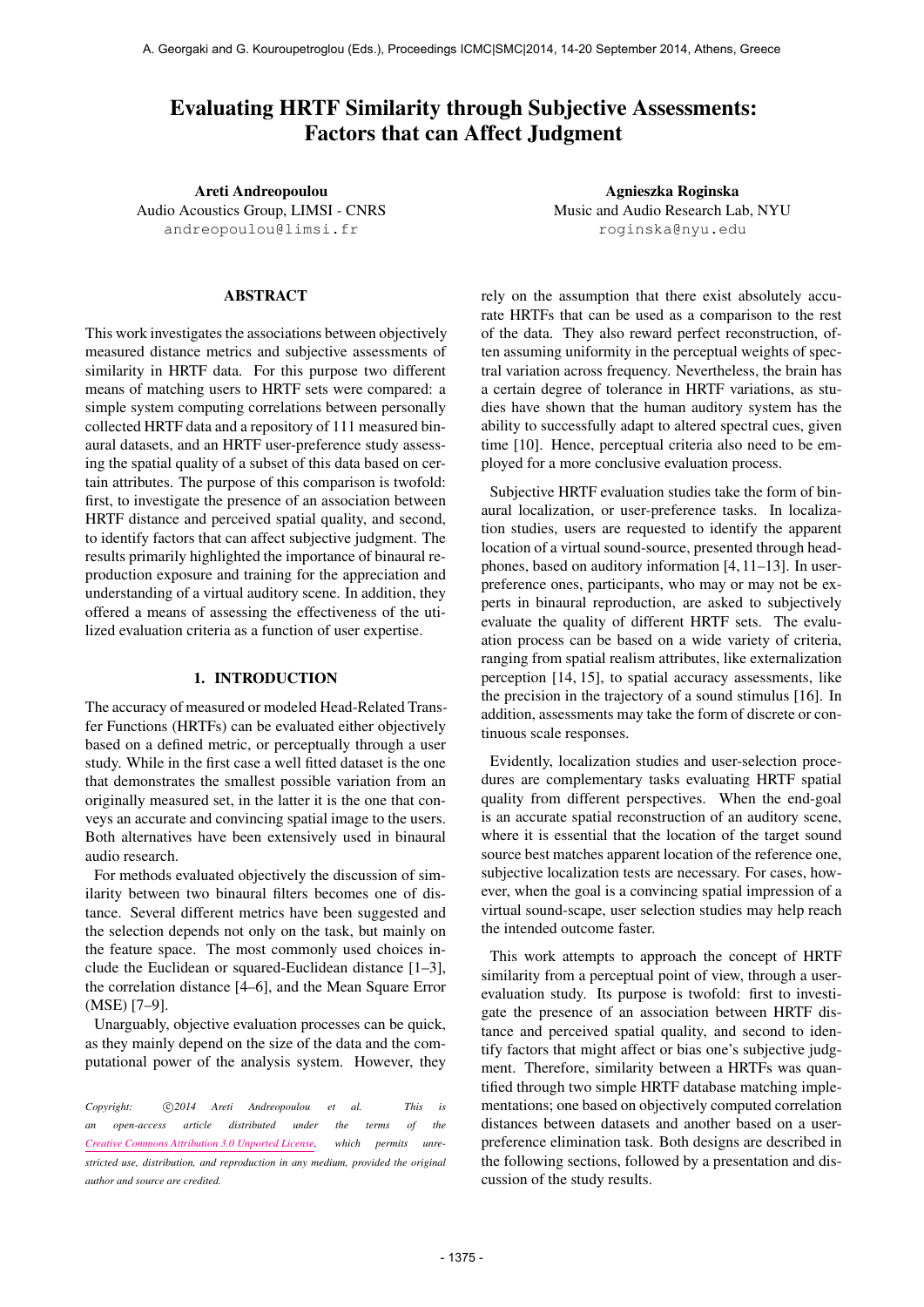#### 2. HRTF DATABASE MATCHING

## 2.1 Post Processing

The designed algorithm operated on a repository of 111 HRTF datasets from the LISTEN [17], CIPIC [18], and FIU [19] databases. The following post-processing steps were applied on the data. Binaural filter pairs were normalized to eliminate the potential effects of amplitude on the task, shortened to 1.5 ms to include only the pinnae responses, and band-limited between 0.5 kHz and 16 kHz. The specific frequency range was selected because it was previously identified as the one containing the most predominant localization cues [6, 20, 21]. Each HRTF set was reduced to an optimal subset of binaural filters, which minimize distance between datasets belonging to the same group, while maximizing inter-group discrimination. This optimization, which results to at least 67% data reduction, was based on Linear Discriminant Analysis (LDA), and was presented and discussed in length in a previous publication [22].

In brief, the LDA system was trained on the MARL database of repeated HRTF measurements [23], which consists of 40 datasets collected from four subjects, over the course of eight months. For the purposes of this analysis the data was divided into four labeled groups each containing HRTFs originating from the same subject, and was sent to a linear classifier. The classifier was trained based on a set of features (HRTF components), and their corresponding labels. Upon training, the algorithm returned a set of weights describing the extent to which each feature contributed to a successful classification. Data reduction was achieved by setting a perceptually evaluated threshold, and eliminating all components below it.

#### 2.2 Databased Matching Implementation

The database matching algorithm was designed to compare sparse queries to an HRTF dictionary and return a ranked list of all available datasets, along with the corresponding percentage of similarity. The similarity estimation was based on aggregated correlation distances of the HRTFs' cepstrum. More specifically, a separate distance matrix was computed for each active location from the correlation distance between the decomposed DTFs. The overall similarity between datasets was calculated by averaging across the resulting matrices. Similar implementations for computing HRTF distance have been previously described in the literature [24].

#### 2.3 Search Query

The personalized search queries for the matching algorithm were based on sparsely measured HRTF datasets. The recordings took place in the Spatial Audio Research Lab, a semi-anechoic space at NYU. Participants were sitting on an adjustable stool, and their alignment was monitored through a Polhemus Liberty electro-magnetic tracker. No support for their head, back and arms was provided. Five Genelec 8030a speakers were positioned in a spiral configuration at a distance of 1 m from the subjects' heads. The measurements were done with the blocked-meatus method,



Figure 1. Graphical Interface for collecting user responses in the HRTF preference task.

using custom-made miniature binaural microphones with Sennheiser KE - 4 capsules, in azimuth increments of 15°, at 5 elevations from  $-30^{\circ}$  to  $30^{\circ}$ .

#### 3. METHODS

#### 3.1 Participant pool and Experiment Outline

Twenty people volunteered to take part in this study, all students of the NYU Music Technology graduate and undergraduate programs. Participants had reported having normal hearing. Volunteers were divided into two groups based on their level of expertise in binaural-audio reproduction. The first consisted of users who had some exposure to immersive audio concepts. Such experience ranged from a couple of relevant courses to several years of research in the field. The second consisted of people with no experience in the field, its concepts and terminology. The ratio of participants in each group was nine to eleven.

No training in binaural audio reproduction was offered to any of the users, except for the opportunity to familiarize themselves with the functionality of the interface. The reason behind this decision lies in the wide range of experience in the "informed" group. We acknowledge that participants whose familiarity with binaural audio reproduction was solely based on an academic course or the participation in a few binaural audio studies cannot really be considered a "experienced" users. Yet, their awareness can be closer to that of a trained subject. Hence, to fully explore the effect of binaural audio reproduction familiarity on user-preference decisions, no training was offered to participants in the "naive" group.

The duration of the study was approximately one hour and participants had the option of completing it during one, or two sessions. The first part consisted of a sparse HRTF measurement, and three personalized responses of the Sennheiser HD 650 open headphones, averaged to create a single binaural equalization pair. The second part included the HRTF preference/evaluation task.

#### 3.2 HRTF Preference Task

#### *3.2.1 Overview*

The purpose of this task was not to evaluate the localization accuracy of different HRTF datasets, but rather to as-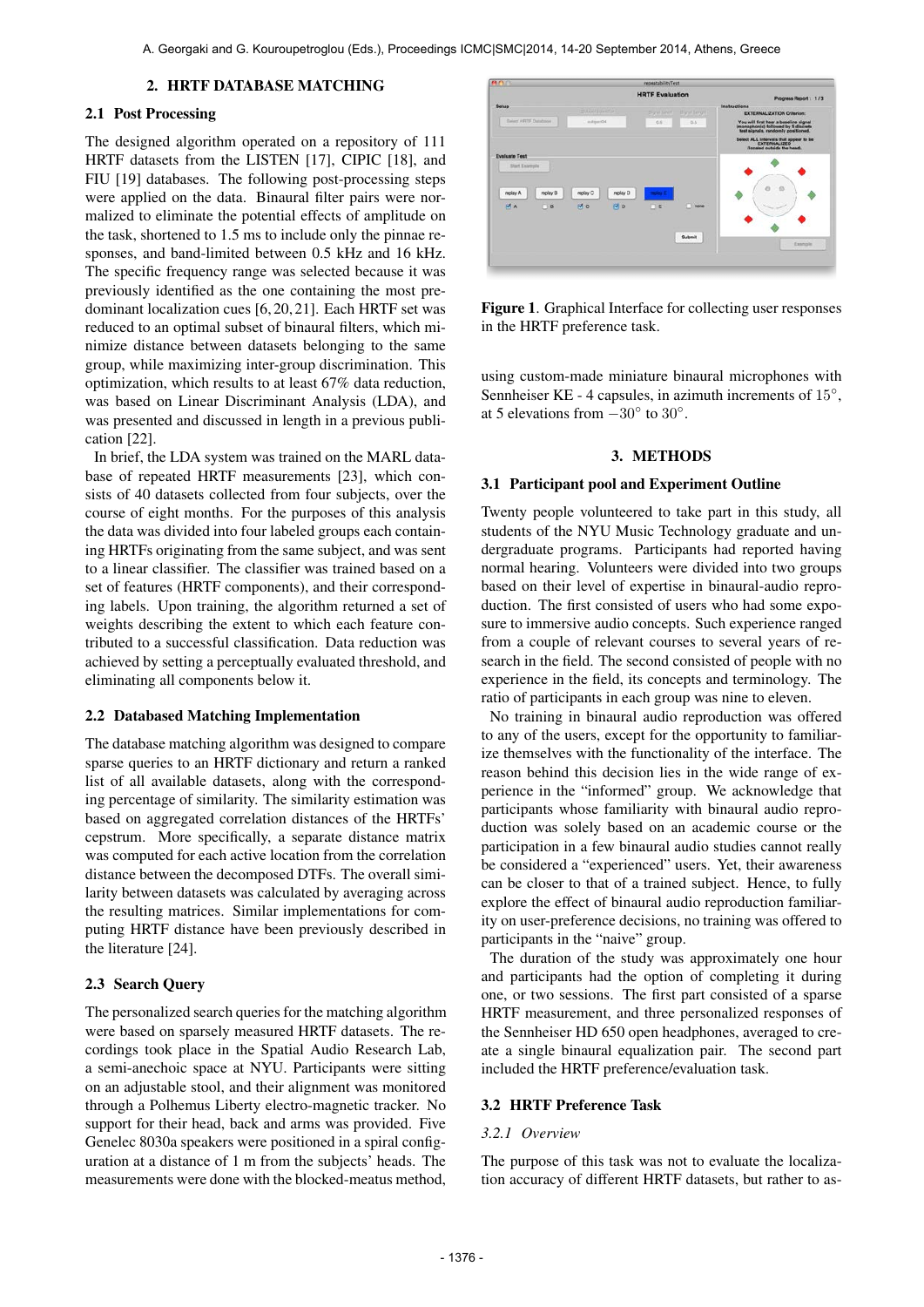

Figure 2. Aggregated user responses across all criteria and participants. P corresponds to the personally measured HRTF, Mi to the i<sup>th</sup> HRTF in the returned ranked list, K to the KEMAR set, L to the least similar set, and CT to the catch trial.

sess their perceived spatial quality based on three criteria: externalization perception, front/back discrimination, and up/down discrimination. A collection of sixteen HRTF datasets was compiled for every participant, consisting of their personally measured dataset, the MIT - KEMAR set [25], a monophonic pseudo HRTF, used as a catch trial, and thirteen datasets selected across the ranked list of responses from the database matching implementation.

The following notation will be used across the rest of this paper to refer to the different HRTF classes used in the study. P will correspond to the personally measured HRTF,  $Mi$  to the  $i^{th}$  HRTF in the returned ranked list,  $K$ to the KEMAR set,  $L$  to the least similar set, and  $CT$  to the catch trial.

The  $CT$  was created from the first 128 samples of the  $0^{\circ}$ azimuth/elevation KEMAR binaural pair, with the filters cross-summed and repeated at various amplitude values. The stimuli were .5 sec pink noise bursts, presented to participants through the Sennheiser HD 650 open headphones. In order to minimize any bias in the responses potentially caused by ITD mismatches, all HRTFs were converted to minimum phase and the extracted ITD information were replaced by the individually measured ones. Headphone equalization was also applied to reduce the effect of the reproduction equipment on the evaluation procedure.

#### *3.2.2 Protocol*

The *HRTFPref* evaluation tool has been described extensively in several studies in the past [14, 22, 26]. In brief, the task consists of three stages, each having multiple trials. For every trial, participants are presented with a reference monophonic sound followed by a series of spatialized stimuli at various directions, and are instructed to select all HRTFs that meet the stage-specific criterion. Trials consist of a maximum of five intervals (HRTFs).

In order to eliminate variations in signal colorization, the reference sound is created by cross summing the left and right ear responses of the  $0^{\circ}$  azimuth &  $0^{\circ}$  elevation location of the current HRTF. HRTFs are presented multiple times in a given criterion, and only the ones selected more than 60% of the times advance to the next stage. Such a configuration results in an elimination task. The first stage of the study assesses the perceived spatial quality of a given HRTF based on externalization perception, the second on front/back discrimination, and the last on up/down discrimination. User responses were collected through a graphical interface designed in MATLAB  $2010<sub>b</sub>$ (Figure 1).

#### 4. RESULTS

The first attempt to investigate the relationship between HRTF dissimilarity and perceived spatial quality is based on observations of the overall user-evaluations across the collection of HRTFs in the study. Figure 2 plots the aggregated user-preference across all criteria, and participants. On the plot HRTFs appear in a decreasing similarity order from left to right, with HRTFs closer to the personally measured set  $P$  (search query) appearing on the left on graph. The ranking of all datasets was controlled by the output of the designed HRTF database matching system.

The collected data indicates the presence of an association between HRTF rank and perceived spatial quality. As it can be seen, user responses follow a declining order between the top matches and the least similar HRTF classes, with the  $K$  and  $L$  sets receiving considerably lower scores than  $P$  and the top three matches  $M_1$  -  $M_3$ . However, for HRTF classes between the two extremes (center of the graph) a lot more variation is observed, with HRTFs of lower ranks occasionally receiving better scores than higher ones. An example of such behavior is the increase in the scores between HRTF classes  $M_{78}$  and  $M_{89}$ .

Further observations arise when analyzing the user responses for each evaluation criterion separately. Figure 3 contains the aggregated user-preference responses per evaluation criterion, across all participants. By looking at the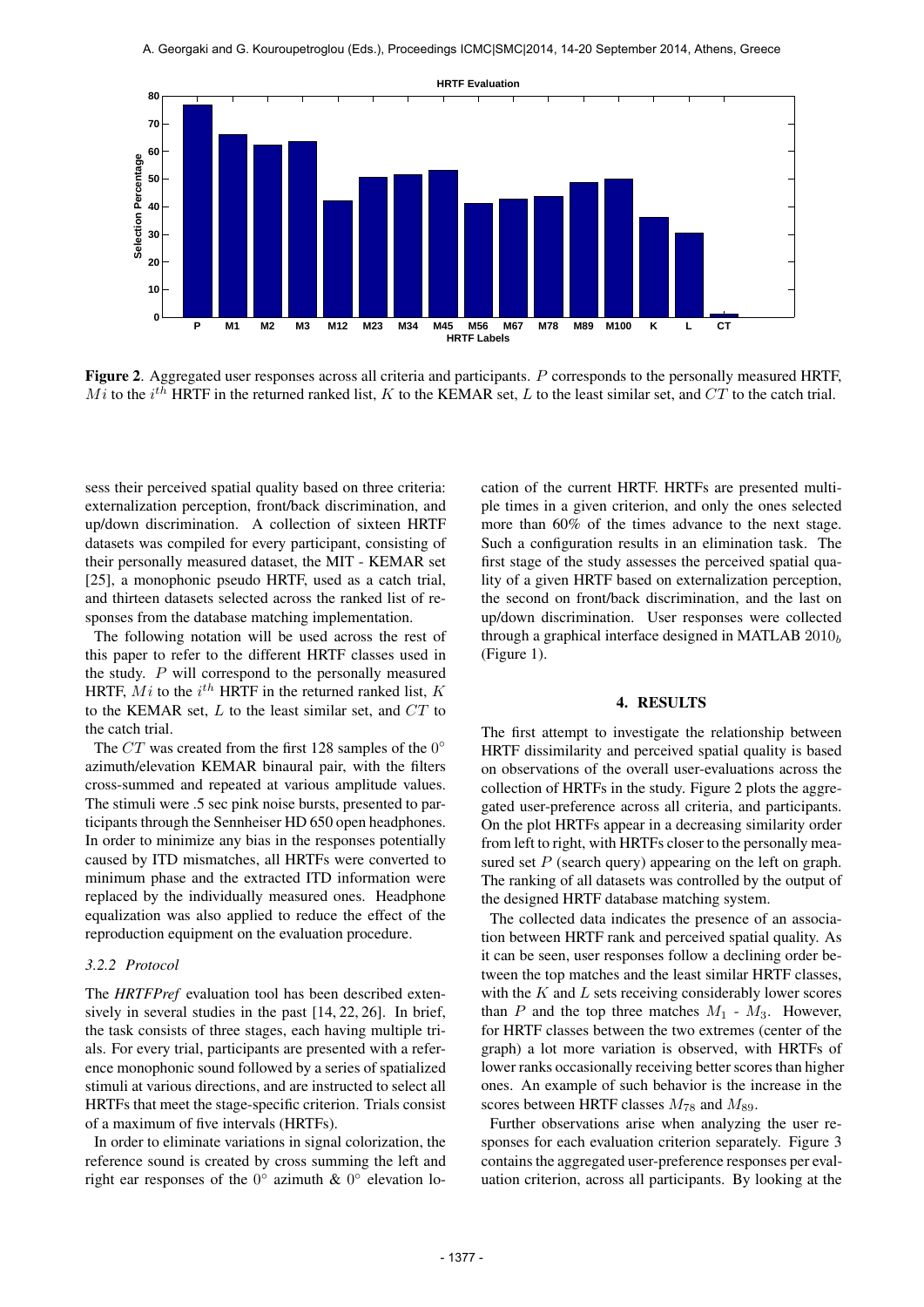

Figure 3. Aggregated user-preference responses per evaluation criterion, across all participants. P corresponds to the personally measured HRTF,  $Mi$  to the  $i^{th}$  HRTF in the returned ranked list, K to the KEMAR set, L to the least similar set, and CT to the catch trial.

figure, it appears that the externalization criterion, almost consistently, received the highest preference ratings. For some cases these ratings reached the same levels as the personally measured sets, or the top matches. This implies that participants of this study evaluated a wide variety of HRTFs as being equally convincing, in terms of externalization performance, to their measured sets. In addition, it is this criterion that seems to be driving the direct relationship between objectively measured HRTF distance and perceived spatial quality. As it can be seen on the graph, externalization evaluations demonstrate a stronger declining behavior between top matches and HRTFs further down in the ranked list.

On the contrary, the front / back and up / down discrimination evaluations seem to plateau at around 40% across all classes, except for the personally measured HRTFs and  $M_1$  to  $M_3$ . This implies that spatially convincing movements of virtual sources in an up/down or front/back manner were consistently attributed to datasets very close to the measured HRTFs. This observation is in line with the binaural audio literature, demonstrating that, with a few exceptions, localization performance is optimal when users are listening through their own binaural filters.

In an attempt to interpret the cause of these observations user responses were divided in two groups according to the users' level of expertise: "experienced" and "naive". As discussed in 3.1, the experienced user group consisted of volunteers who had some exposure to immersive audio concepts, while the naive one of those with no experience in the field. As mentioned earlier no training was offered to the users, except for the opportunity to familiarize themselves with the experiment interface.

Figure 4 contains the aggregated user evaluations per criterion and familiarity group. The top graph holds the responses of the "informed", and the bottom of the "naive" user group. The most evident observation emerging from this data division, is the imbalance in the ratings between the two groups. It appears that experienced users consistently attributed higher ratings to every HRTF class across all criteria, fact which implies variations in the evaluation standards employed by each group. This imbalance is especially spotted in the front/back and up/down discrimination criteria. One possible explanation for that, could be the lack of visual cues, enhancing the presence of sound sources in the frontal hemisphere, Another factor could be the static character of this experiment, where subject headmovement did not affect the reproduced binaural scene, resulting in virtual sources moving along with one's head in every turn. Even though participants were encouraged to keep their eyes closed when listening to the stimuli, and to refrain from turning their heads, it is quite possible that these limitations made these two tasks more challenging to "naive" participants. For that user group this resulted in flat average ratings between 20% and 40% across all HRTF classes except for the personally measured sets.

On the contrary, the experienced participant group, exhibited more variation in the corresponding average selection rates, which appear to follow a declining trend as a function of distance from the measured set. In other words, HRTF classes with lower similarity ranks were evaluated positively less often. In general, for the data collected in this study, there appears to be some correlation between levels of expertise and perceived spatial quality. However, this observation was made on a very small participant pool and it is, therefore, subject to further investigation.

## 5. DISCUSSION

In binaural audio related research the two means of HRTF evaluation are localization and user preference tasks. The former is an objective method, where an effective HRTF set is the one that results to smaller or fewer localization errors, while the second is purely subjective and results to a set that satisfies the personal quality standards of a user. The need for so distinct methods of assessment arises from the realization that the level of accuracy needed in a virtual auditory space is task dependent. For example, in mission critical applications, where effortless and accurate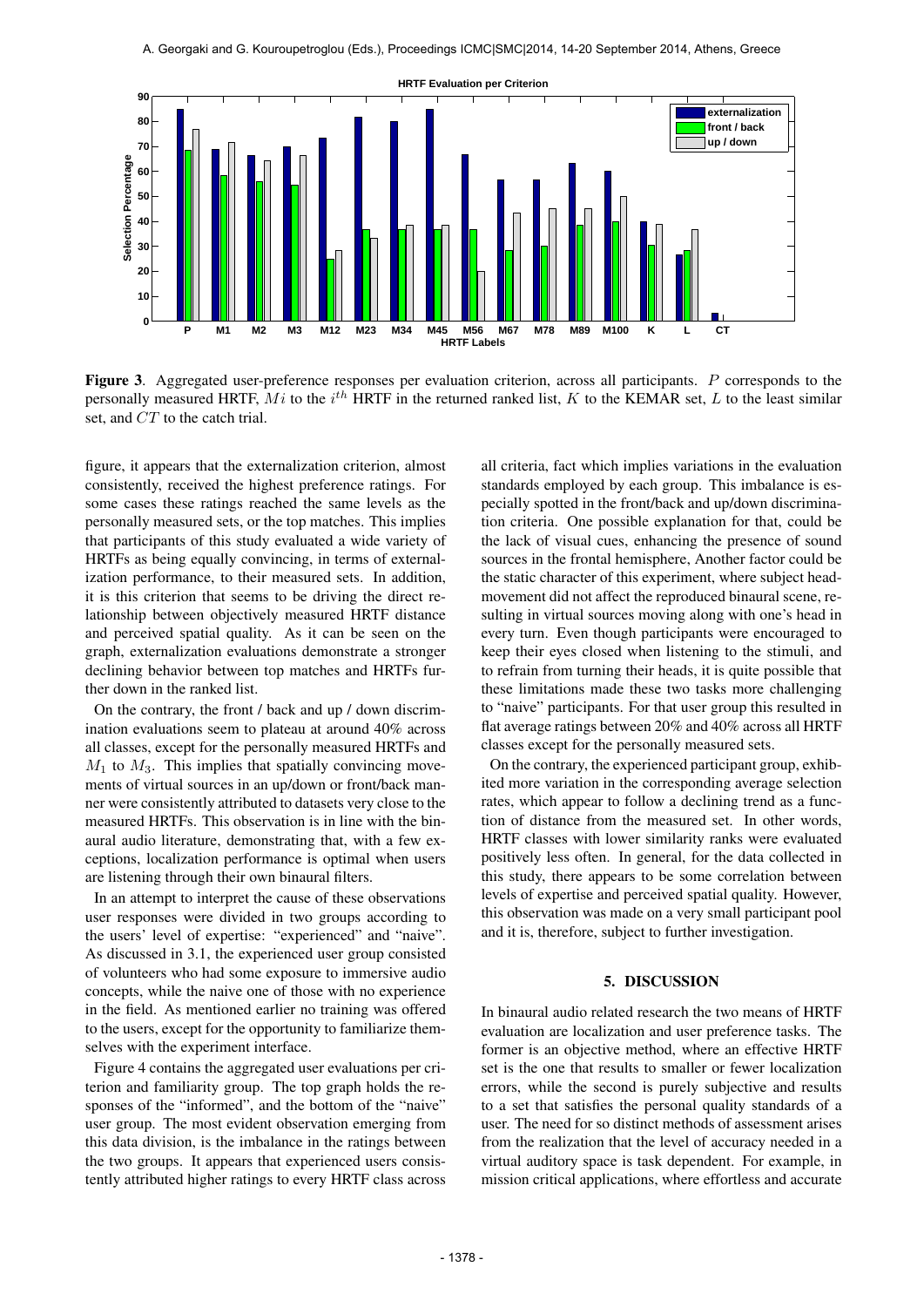

Figure 4. Aggregated user-preference responses per evaluation criterion and user familiarity. P corresponds to the personally measured HRTF,  $Mi$  to the  $i^{th}$  HRTF in the returned ranked list, K to the KEMAR set, L to the least similar set, and  $CT$  to the catch trial.

virtual reconstruction of one's auditory environment may prove vital, localization accuracy and adaptation time are the most meaningful means for HRTF evaluation. For applications in entertainment, however, an HRTF that meets the spatialization expectations of the user should be preferred for an optimal experience. Nonetheless, there hasn't been any formal proof that spatial accuracy can be an indication of enhanced perceived quality and vice versa, or a systematic approach to the appropriate criteria for subjective HRTF assessments. This paper investigated factors that may affect subjective judgment as a function of the utilized criteria and level of expertise.

The following main points arose from the analysis of the user responses. First, the externalization criterion does not provide sufficient information on the quality of binaural filters. Results indicated that especially "naive" participants tended to find the vast majority of HRTFs convincing with respect to this task, regardless of the level of decorrelation from their personally measured sets. Nevertheless, this was the only criterion in this study, whose levels appeared to have a direct relationship to HRTF dissimilarity measures. In other words, HRTFs more correlated to the personally measured sets received higher externalization ratings than the more dissimilar ones. This behavior was common across users regardless of their levels of expertise.

On the contrary, the up/down and front/back discrimination tasks offer a better understanding of the correlation between HRTF sets. As demonstrated earlier, HRTFs who have received a lower ranking by the database matching algorithm were also attributed lower scores in the preference task. However, this tendency seems to be stronger between "informed" users. Results depicted in Figure 4 showed that, unlike the experienced user group, the responses of the naive participants ranged from around 20% to 40% across all HRTF classes, except for the personally measured sets. This behavior suggests that people in this group were unable to perceive convincing front/back or up/down movement with any HRTF set but their own.

Such a finding highlights the importance of training and binaural audio reproduction exposure, when trying to understand the notion of moving sources, and, especially, when making general assessments about an HRTF's spatial quality. This observation is also supported by the difference in overall ratings across all HRTF classes between the two participant groups. Experienced user responses covered a wider range of ratings compared to the naive group ones, which, with the exception of the externalization criterion were compressed to a level around 30%.

Hence, spatial quality appreciation seems to be directly related to one's duration of exposure to binaural audio reproduction. This can be attributed to a number of factors: It is possible that the expectations of the "naive" users were less often fulfilled. Alternatively, users who had experience listening to, or working with binaural audio reproduction were accustomed to the sound-quality nuances and limitations, and their expectations were violated less often. It is also quite possible that this difference was a function of understanding rather than interpreting the concepts of the three criteria used for evaluation. Or, that the unappealing character of the pink-noise stimuli, even though com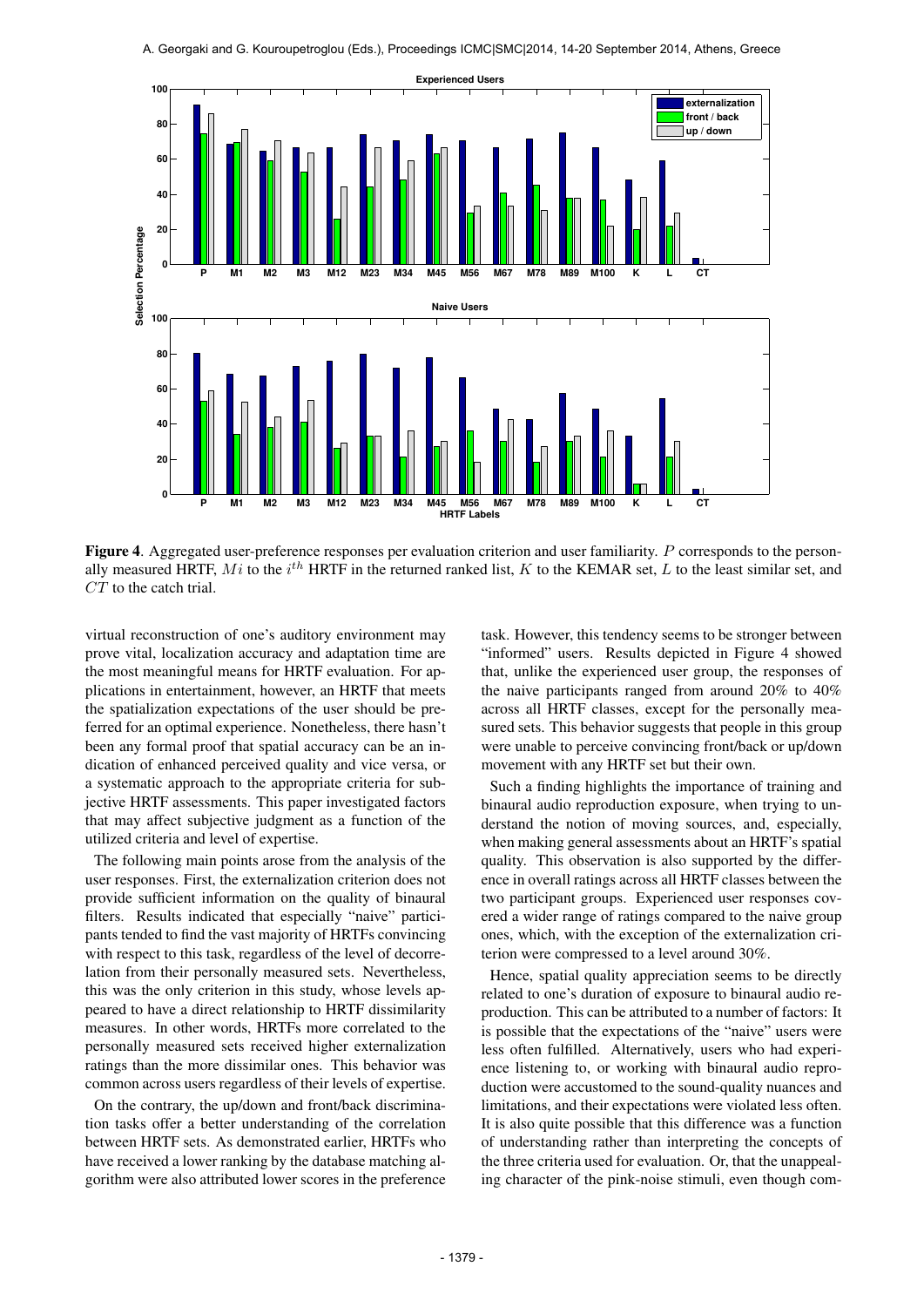mon practice for binaural studies, was not conductive to an immersive experience for the "naive" participant group. This are all points that will be considered in future studies.

## 6. CONCLUSION AND FUTURE WORK

The results of this study highlighted the importance of binaural - audio nuances awareness, when assessing the spatial quality of presented media. By separating user responses according to their levels of expertise distinct ranking patterns arose for different HRTF classes, which imply that spatial quality appreciation may be directly related to binaural-audio reproduction exposure. Three criteria were evaluated in terms of their effectiveness in leading to the most appropriate HRTF dataset during a userselection study. Externalization perception was found to be less effective in discriminating between data, but it was the only criterion whose ratings appeared to be related to objectively computed HRTF dissimilarity measures. The front/back and up/down discrimination tasks were found to be more effective in selecting spatially convincing HRTF datasets among "trained" but not "naive" users.

Future work includes the design of new evaluation studies, based on different criteria, and also the increase in the number of participants in the evaluation tasks. It is also of interest to further divide the group of experienced users into more refined subsets, and explore how different levels of expertise affect people's judgments.

## 7. ACKNOWLEDGEMENTS

This work was funded in part by the French project BiLi (Binaural Listening, www.bili-project.org, FUI - AAP14). Additional financial support was provided by New York University. The authors would like to thank the Music technology program at NYU for providing access to their equipment and facilities, as well as to all the volunteers who participated in out studies.

#### 8. REFERENCES

- [1] V. Lemaire, F. Clérot, S. Busson, R. Nicol, and V. Choqueuse, "Individualized HRTFs from Few Measurements: a Statistical Learning Approach," in *IEEE International Joint Conference on Neural Networks, 2005. IJCNN'05. Proceedings. 2005*, July, Ed., vol. 4. Montreal, Canada: IEEE, 2005, pp. 2041–2046.
- [2] M. Queiroz, "Efficient Binaural Rendering of Moving Sound Sources Using HRTF Interpolation," *Journal of New Music Research*, pp. 37–41, 2011.
- [3] F. Wightman and D. Kistler, "Multidimensional scaling analysis of head-related transfer functions," in *IEEE Workshop on Applications of Signal Processing to Audio and Acoustics*, Waisman Center, Wisconsin Univ., Madison, WI, October 1993, pp. 98–101.
- [4] P. Bremen, M. M. van Wanrooij, and a. J. van Opstal, "Pinna cues determine orienting response modes to synchronous sounds in elevation." *The Journal of*

*neuroscience : the official journal of the Society for Neuroscience*, vol. 30, no. 1, pp. 194–204, Jan. 2010.

- [5] F. Keyrouz, "Humanoid hearing: A novel threedimensional approach," *Robotic and Sensors Environments (ROSE), 2011*, pp. 214–219, 2011.
- [6] E. H. A. Langendijk and A. W. Bronkhorst, "Contribution of spectral cues to human sound localization," *The Journal of the Acoustical Society of America*, vol. 112, no. 4, pp. 1583–1596, 2002.
- [7] T. Ajdler, L. Faller, C.and Sbaiz, and M. Vetterli, "Sound Field Analysis Along a Circle and its Applications to HRTF Interpolation," *Journal of the Audio Engineering Society . . .* , vol. 56, no. 3, pp. 156–175, 2008.
- [8] W. Wahab Hugeng and D. Gunawan, "Improved Method for Individualization of Head-Related Transfer Functions on Horizontal Plane Using Reduced Number of Anthropometric Measurements," *Journal of Telecommunications*, vol. 2, no. 2, pp. 31–41, 2010.
- [9] J. Leung and C. Carlile, "PCA Compression of HRTFs and Localization Performance," in *International Workshop on the Principles and Applications of Spatial Hearing*, Miyagi, Japan, 2009, pp. 5–7.
- [10] P. M. Hofman, J. G. Van Riswick, and A. J. Van Opstal, "Relearning Sound Localization with New Ears." *Nature neuroscience*, vol. 1, no. 5, pp. 417–421, Sep. 1998.
- [11] P. M. Hofman and A. J. Van Opstal, "Spectro-temporal factors in two-dimensional human sound localization." *The Journal of the Acoustical Society of America*, vol. 103, no. 5, pp. 2634–2648, May 1998.
- [12] M. Hofman and J. Van Opstal, "Binaural weighting of pinna cues in human sound localization." *Experimental brain research. Experimentelle Hirnforschung. Expérimentation cérébrale, vol. 148, no. 4, pp. 458–* 70, Feb. 2003.
- [13] J. Jeppesen and H. Moeller, "Cues for Localization in the Horizontal Plane," in *118th Audio Engineering Society Convention*, Barcelona, Spain, 5 2005.
- [14] A. Roginska, T. Santoro, and G. Wakefield, "Stimulusdependent HRTF preference," in *129th Audio Engineering Society Convention*, San Francisco, CA, USA, 2010.
- [15] B. Seeber and H. Fastl, "Subjective selection of nonindividual head-related transfer functions," in *Proceedings of the 2003 International Conference on Auditory Display*. Boston, MA, USA, 2003, pp. 1–4.
- [16] B. F. G. Katz and G. Parseihian, "Perceptually based head-related transfer function database optimization," *The Journal of the Acoustical Society of America*, vol. 131, no. 2, pp. EL99–EL105, 2012.